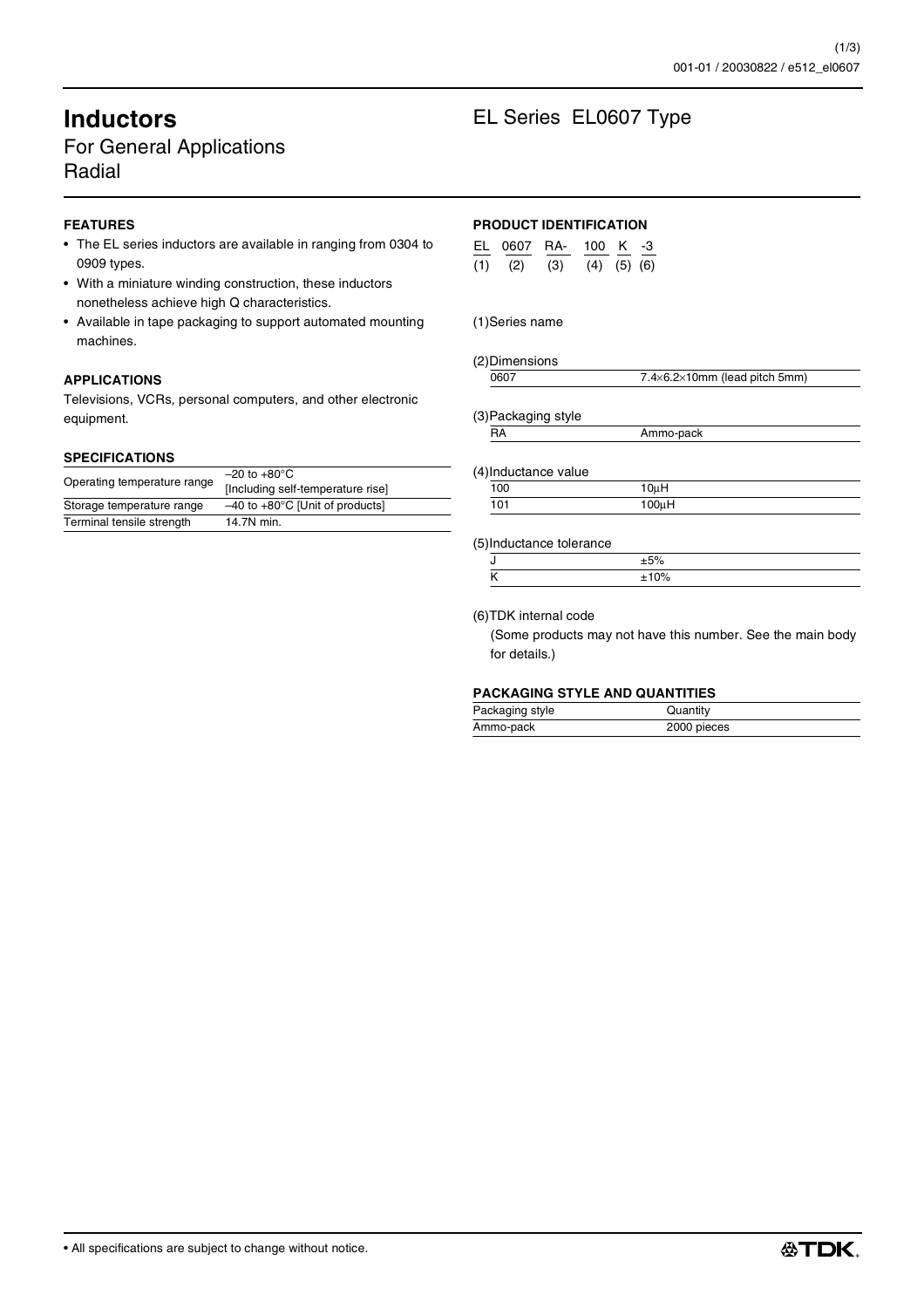For General Applications Radial

# **AMMO-PACK TAPING STYLE** SHAPES AND DIMENSIONS **CHARACTERISTICS**



# **Inductors** EL Series EL0607 Type

|                             | $-20$ to $+80^{\circ}$ C                    |
|-----------------------------|---------------------------------------------|
| Operating temperature range | [Including self-temperature rise 20°C max.] |
| Withistand voltage Erms     | 250V                                        |
| Rated current               | Based on inductance change                  |
|                             | [-10% to the initial value]                 |
| Terminal tensile strength   | 14.7N min.                                  |
| Moisture resistance         | ∆L/L ≤±5% ∆Q/Q ≤±25%                        |

# **ELECTRICAL CHARACTERISTICS**

|                 | 10 <sub>max</sub>                                           |                   |                | Rated current          |                           | Based on inductance change  |                |  |  |
|-----------------|-------------------------------------------------------------|-------------------|----------------|------------------------|---------------------------|-----------------------------|----------------|--|--|
|                 |                                                             |                   |                |                        |                           | [-10% to the initial value] |                |  |  |
| (2.5)           | .5 <sub>max</sub>                                           | ø0.62+0.03, -0.05 |                |                        | Terminal tensile strength | 14.7N min.                  |                |  |  |
|                 |                                                             |                   |                |                        | Moisture resistance       | ∆L/L ≤±5% ∆Q/Q ≤±25%        |                |  |  |
|                 | 27.<br>$5+0.6, -0.2$                                        | Dimensions in mm  |                |                        |                           |                             |                |  |  |
| Inductance      | <b>ELECTRICAL CHARACTERISTICS</b><br>Inductance             |                   | Test frequency | Self-resonant          | DC resistance             | Rated current               |                |  |  |
| (µH)            | tolerance                                                   | Q min.            | L, Q(MHz)      | frequency<br>(MHz)min. | $(\Omega)$ max.           | (mA)max.                    | Part No.       |  |  |
| 10              | ±10, ±5%                                                    | 20                | 2.52           | 17                     | 0.19                      | 780                         | EL0607RA-100X* |  |  |
| 12              | ±10, ±5%                                                    | 20                | 2.52           | 14                     | 0.22                      | 730                         | EL0607RA-120X  |  |  |
| 15              | ±10, ±5%                                                    | 20                | 2.52           | 12                     | 0.24                      | 650                         | EL0607RA-150X  |  |  |
| 18              | ±10, ±5%                                                    | 20                | 2.52           | 10.5                   | 0.26                      | 610                         | EL0607RA-180X  |  |  |
| $\overline{22}$ | ±10, ±5%                                                    | 20                | 2.52           | 10                     | 0.29                      | 540                         | EL0607RA-220X  |  |  |
| 27              | ±10, ±5%                                                    | 20                | 2.52           | 9.5                    | 0.32                      | 480                         | EL0607RA-270X  |  |  |
| 33              | ±10, ±5%                                                    | 20                | 2.52           | 8.5                    | 0.34                      | 440                         | EL0607RA-330X  |  |  |
| 39              | ±10, ±5%                                                    | 20                | 2.52           | 8                      | 0.42                      | 410                         | EL0607RA-390X  |  |  |
| 47              | ±10, ±5%                                                    | 20                | 2.52           | $\overline{7}$         | 0.47                      | 375                         | EL0607RA-470X  |  |  |
| 56              | ±10, ±5%                                                    | 20                | 2.52           | 6.8                    | 0.52                      | 340                         | EL0607RA-560X  |  |  |
| 68              | ±10, ±5%                                                    | 15                | 2.52           | 6.5                    | 0.58                      | 320                         | EL0607RA-680X  |  |  |
| 82              | ±10, ±5%                                                    | 15                | 2.52           | 6.3                    | 0.64                      | 285                         | EL0607RA-820X  |  |  |
| 100             | ±10, ±5%                                                    | 25                | 0.796          | 6                      | 0.85                      | 260                         | EL0607RA-101X  |  |  |
| 120             | ±10, ±5%                                                    | 25                | 0.796          | 5.4                    | 1                         | 240                         | EL0607RA-121X  |  |  |
| 150             | ±10, ±5%                                                    | 25                | 0.796          | 4.75                   | 1.2                       | 215                         | EL0607RA-151X  |  |  |
| 180             | ±10, ±5%                                                    | 30                | 0.796          | $\overline{4}$         | 1.5                       | 195                         | EL0607RA-181X  |  |  |
| 220             | ±10, ±5%                                                    | 30                | 0.796          | 3.85                   | 1.65                      | 180                         | EL0607RA-221X  |  |  |
| 270             | ±10, ±5%                                                    | 30                | 0.796          | 3.6                    | 2.15                      | 160                         | EL0607RA-271X  |  |  |
| 330             | ±10, ±5%                                                    | 35                | 0.796          | 3.3                    | 2.9                       | 145                         | EL0607RA-331X  |  |  |
| 390             | ±10, ±5%                                                    | 35                | 0.796          | 3                      | 3.25                      | 135                         | EL0607RA-391X  |  |  |
| 470             | ±10, ±5%                                                    | 35                | 0.796          | 2.8                    | 4.05                      | 125                         | EL0607RA-471X  |  |  |
| 560             | ±10, ±5%                                                    | 40                | 0.796          | 2.4                    | 4.45                      | 115                         | EL0607RA-561X  |  |  |
| 680             | ±10, ±5%                                                    | 40                | 0.796          | 2.2                    | 5.85                      | 105                         | EL0607RA-681X  |  |  |
| 820             |                                                             | 40                | 0.796          | 2                      | 6.6                       | 90                          | EL0607RA-821X  |  |  |
|                 | ±10, ±5%                                                    |                   |                |                        |                           |                             |                |  |  |
| 1000            | ±10, ±5%                                                    | 45<br>45          | 0.252<br>0.252 | 1.8<br>1.7             | 8.9<br>10.5               | 85<br>75                    | EL0607RA-102X  |  |  |
| 1200            | ±10, ±5%                                                    | 45                | 0.252          | 1.5                    | 11.9                      | 70                          | EL0607RA-122X  |  |  |
| 1500            | ±10, ±5%                                                    | 45                | 0.252          |                        |                           | 60                          | EL0607RA-152X  |  |  |
| 1800            | ±10, ±5%                                                    |                   |                | 1.3                    | 16.5                      |                             | EL0607RA-182X  |  |  |
| 2200            | ±10, ±5%                                                    | 45                | 0.252          | 1.2                    | 19                        | 58                          | EL0607RA-222X  |  |  |
| 2700            | ±10, ±5%                                                    | 40                | 0.252          | 0.8                    | 32                        | 52                          | EL0607RA-272X  |  |  |
|                 | * X: Please specify inductance tolerance, K(±10%) or J(±5%) |                   |                |                        |                           |                             |                |  |  |